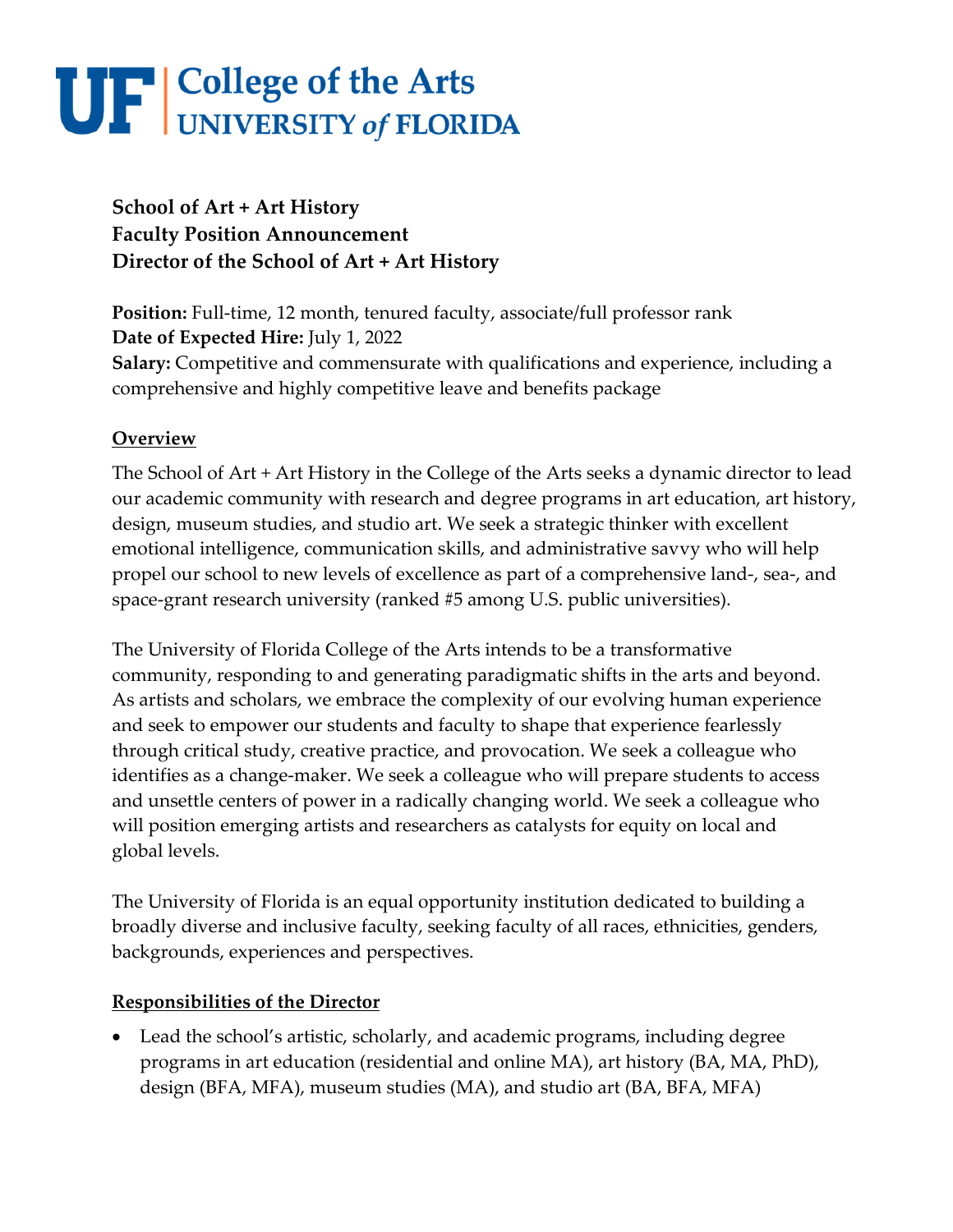- Collaborate with faculty and staff to create an environment that cultivates excellence and innovation in visual arts research, teaching, public engagement, and impact
- Lead in the university-wide initiative on artificial intelligence and help to optimize the position of the College of the Arts and School of Art and Art History in that work
- Manage the school's administrative, financial and academic operations and facilities in ways that maintain accreditation and align with the strategic plan of the school, college, and university
- Foster an inclusive and collegial community that builds on the diversity and strengths of its students, faculty, and staff
- Work with faculty, staff, and students to continually reassess the school's programs, policies, operations, and curricula to move us toward ever better access, equity, and inclusion
- Facilitate the process of achieving the school's mission, vision, and goals locally, nationally, and internationally and communicate those achievements effectively and strategically to both internal and external constituencies
- Lead efforts to secure external funding from the private and public spheres
- Recruit and retain high-achieving students, faculty, and staff

### **Job Qualifications**

### **Minimum Qualifications:**

- A terminal degree (or professional equivalency) and a substantial record of academic research and/or scholarly achievement warranting a tenured appointment in the School of Art + Art History
- Leadership or administrative experience at an institution of higher education
- Evidence of success in promoting an environment that advances access, equity, and inclusion

### **Preferred Qualifications**:

- Demonstrated success as a chair/director or associate director or in a comparable leadership role
- Successful leadership skills demonstrated by:
	- o Building consensus and shared vision among faculty, staff, and students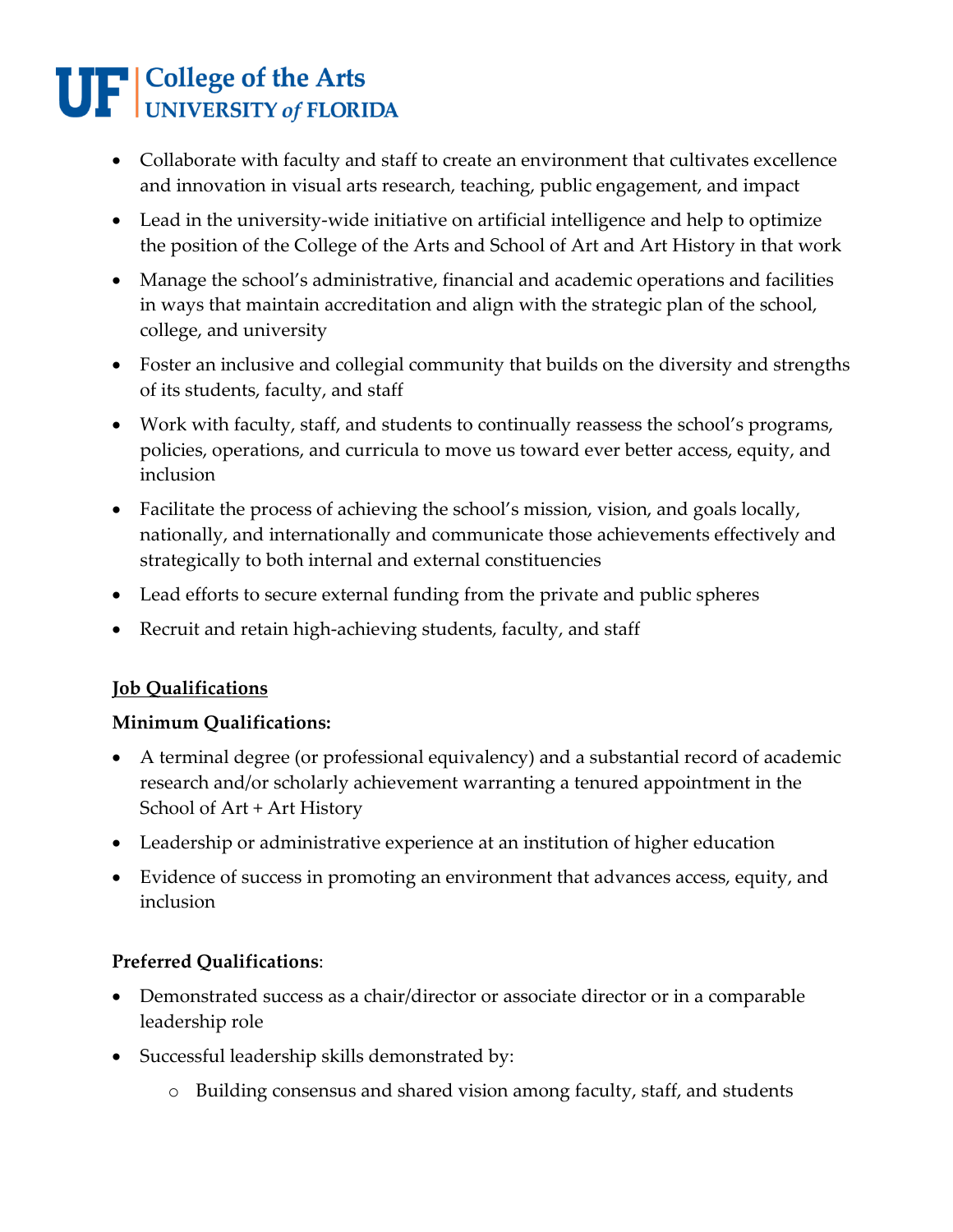- o Modeling professional, ethical, self-aware, and empathic behavior
- o Developing forward-looking curricula that are accountable to community resilience and resource sustainability
- o Encouraging a culture of extramural research activity
- o Promoting and leading shared governance
- o Fostering a collegial work environment and achievement of shared goals
- o Recruiting and retaining diverse faculty, staff, and students
- o Facilitating or strongly contributing to innovative approaches, programs, or practices
- Administrative expertise demonstrated by:
	- o Clear, effective, and transparent communications with faculty, staff, students, and administrators
	- o Financial acumen, including budget management and fundraising
	- o Effective management of specialized studio facilities with specific compliance requirements
	- o Effective public and institutional advocacy for the value of disciplines represented in the school
	- o Strategic planning for and implementation of accreditation processes
	- o Experience navigating a large public research university
- Strategic prioritization skills demonstrated by:
	- o Successful facilitation of institutional change through consensus building and shared values
	- o Advancing access, equity, and inclusion (AEI) in the development of new curricula, hiring, admissions, policy, community engagement, and beyond
	- o Developing transformative measures to address uncertainties and other shifts in communal/organizational stability

### **Instructions**

**Application Process:** Applications must be submitted via the University of Florida's online application system at [https://facultyjobs.hr.ufl.edu/posting/95574.](https://facultyjobs.hr.ufl.edu/posting/95574) Online applications must include the following: (1) a detailed letter of application that explains how you match the particular qualifications of this position and how your work and perspective will contribute to and enhance our transformative community; (2) a curriculum vitae; (3) names and contact information of three professional references.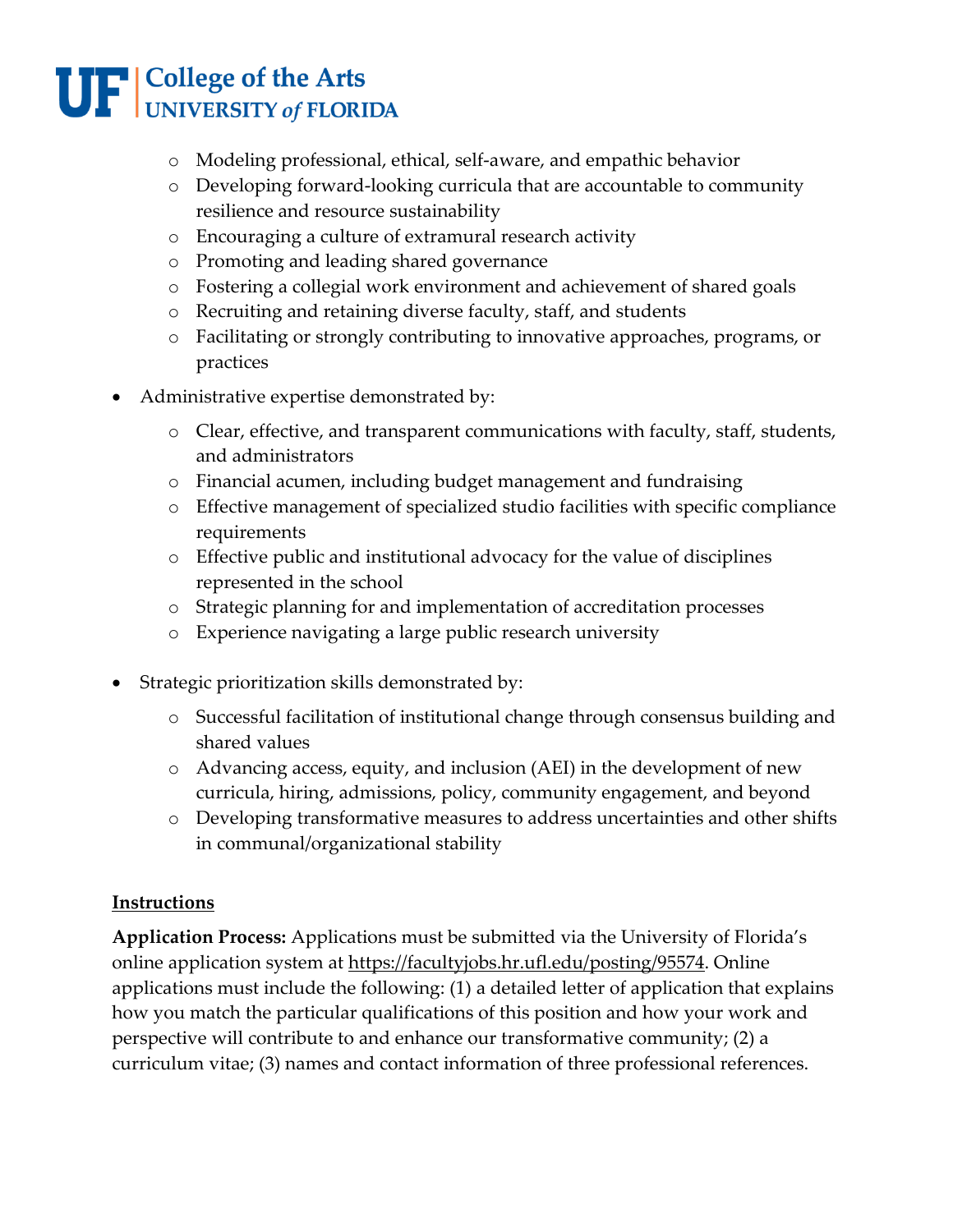The Search Committee may request additional materials at a later time, including letters of reference.

**Application Deadline:** To ensure full consideration, all application documents must be submitted by November 28, 2021. Applications received after this date may be considered at the discretion of the committee and/or hiring authority.

Please direct nominations and inquiries to: Peter Carpenter, PhD Chair, SAAH Director Search Email: [pcarpenter@ufl.edu](mailto:pcarpenter@ufl.edu)

The selected candidate will be required to provide an official transcript to the hiring department upon hire. A transcript will not be considered "official" if a designation of "Issued to Student" is visible. Degrees earned from an educational institution outside of the United States are required to be evaluated by a professional credentialing service provider approved by National Association of Credential Evaluation Services (NACES).

If an accommodation due to a disability is needed to apply for this position, please call +1 (352) 392- 2477 or the Florida Relay System at +1 (800) 955-8771 (TDD). Hiring is contingent upon eligibility to work in the US. Searches are conducted in accordance with Florida's Sunshine Law.

### **SCHOOL OF ART + ART HISTORY**

Organized within the College of the Arts, the School of Art + Art History nurtures a culture of critical inquiry in our scholarly and creative work. Our educational mission is to empower each student with knowledge, skills, and insight to engage thoughtfully with our changing world. The SA+AH believes that art, design, and scholarship are critical to our local, university, regional, national, and international communities. We pursue positive transformation and impact through socially engaged, local and global education, research, and creative works. Our community asks challenging questions, takes risks, and strives for excellence through an interdisciplinary, inclusive, and often collaborative practice. School of Art + Art History faculty publish, curate, and exhibit widely and internationally. They bring their scholarship and production into their teaching, offering innovative, engaged learning experiences to their students. We foster a diverse, equitable, and inclusive community through mutual respect and acceptance, assuming the best in others to enable a culture where everyone can flourish. Degree programs include the BA, BFA, MA, MFA, and PhD. Areas of study include art education, art history, design, museum studies, and studio art. The school has 400 undergraduate students enrolled in